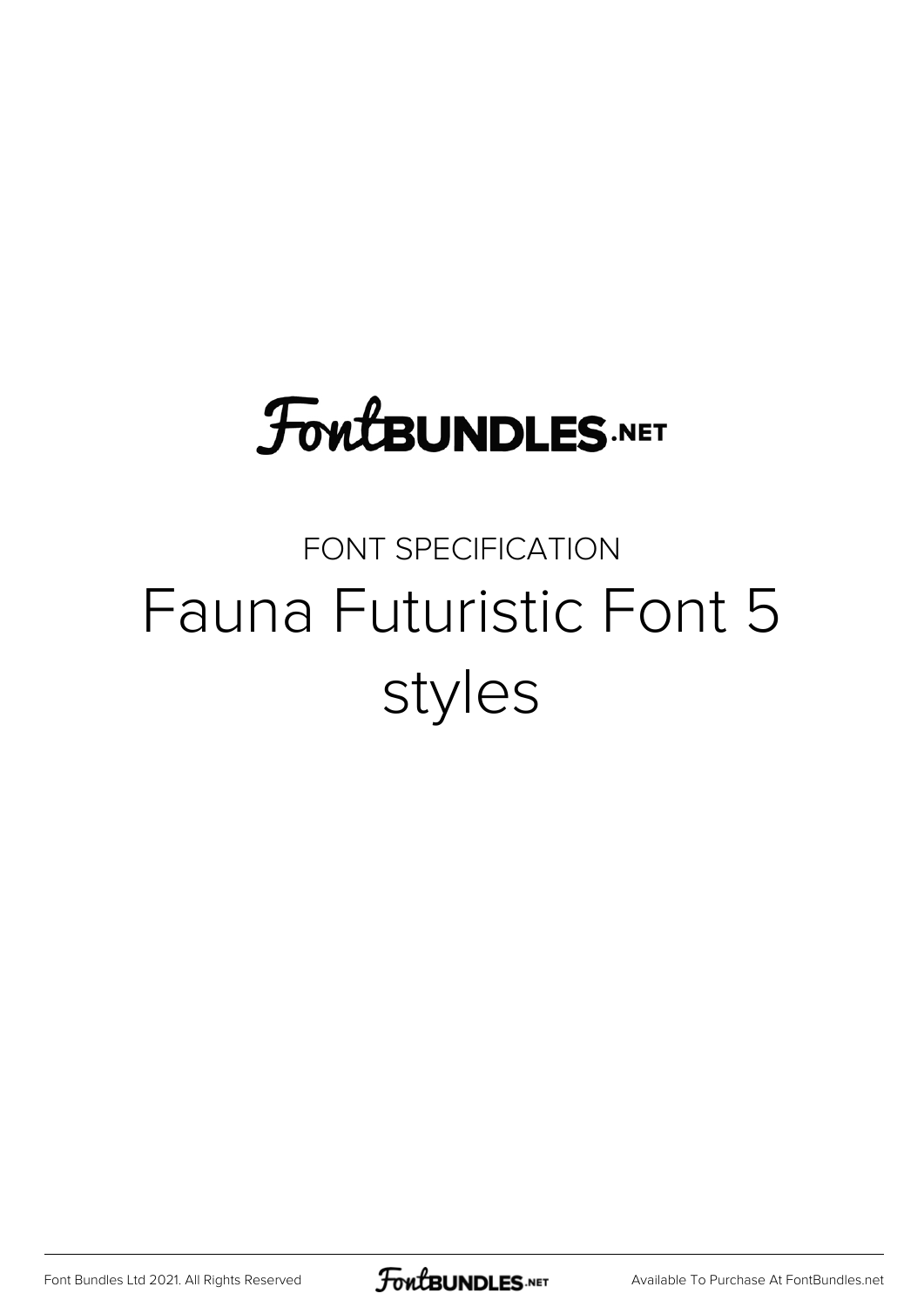#### Unnamed - Regular

**Uppercase Characters** 

## **ABCDEFGHIJK** LMNOPQRSTU VWXYZ

Lowercase Characters

## abcdefghijklm nopgrstuvwxy  $\boldsymbol{Z}$

**Numbers** 

### 0123456789

Punctuation and Symbols

╈

♯

 $\mathbf{I}$ 

I

 $\bigstar$ 

\$ % &

 $\ddot{\phantom{1}}$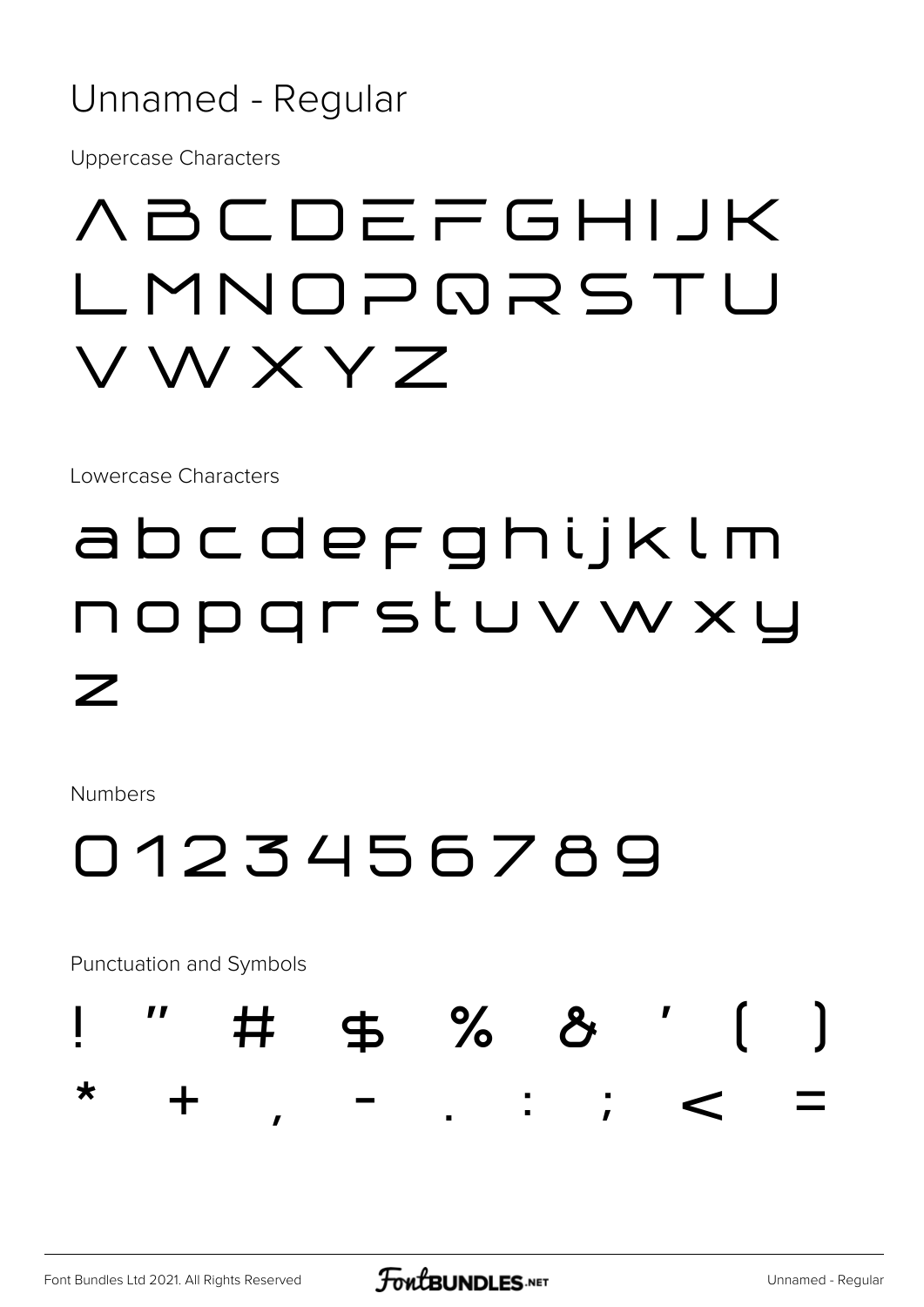

All Other Glyphs